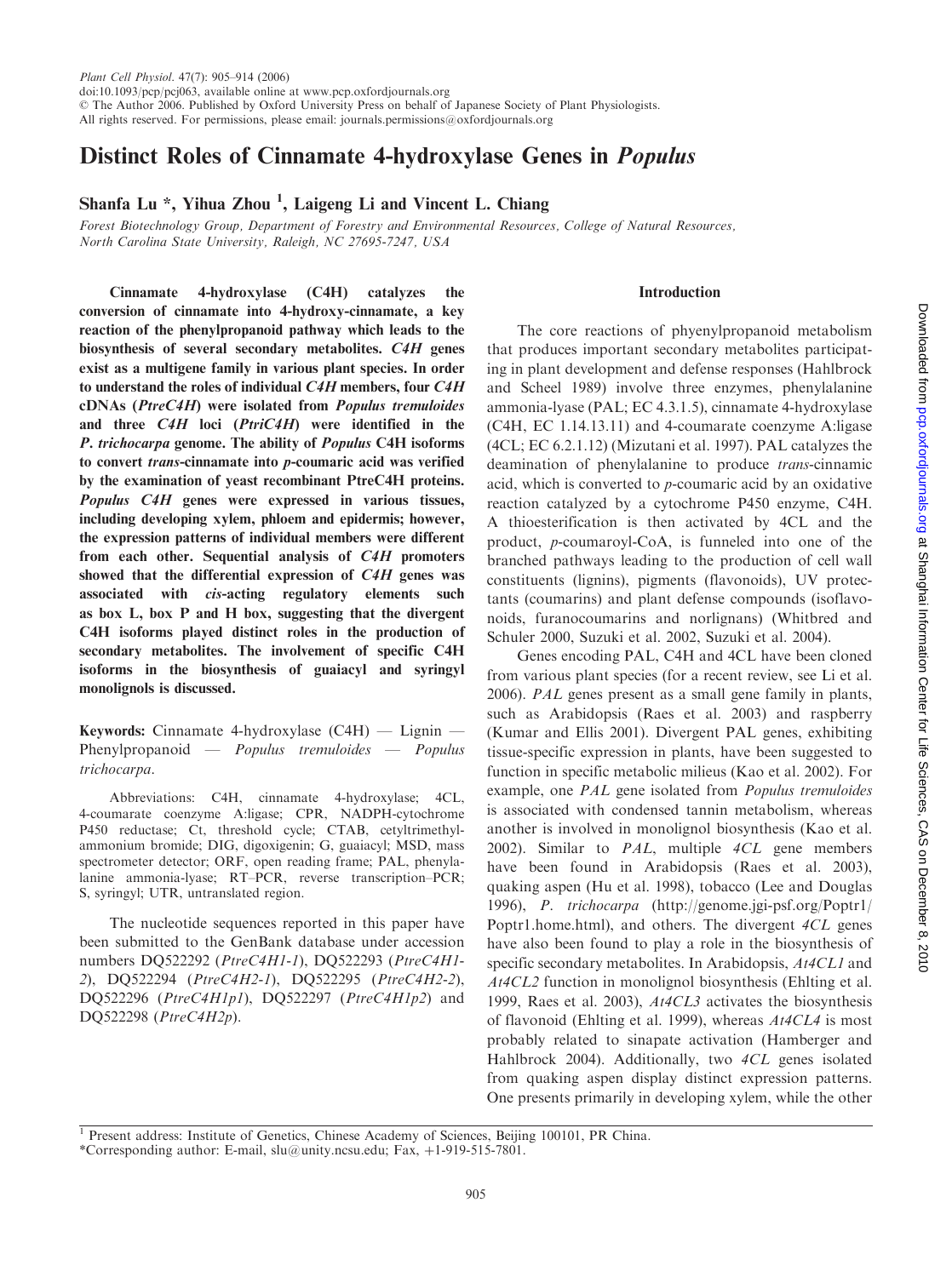is expressed in epidermal and leaf tissues (Hu et al. 1998). The results from PAL and 4CL studies indicate that C4H genes could also exist as a multigene family in various plant species and the divergent isoforms could play distinct roles in secondary metabolisms.

So far, the C4H gene has been studied in several plant species. In Arabidopsis, only one  $C4H$  gene  $(AtC4H)$  has been described (Raes et al. 2003). AtC4H is expressed in all tissues and responds to light, wounding and fungal infection (Bell-Lelong et al. 1997, Mizutani et al. 1997, Nair et al. 2002, Raes et al. 2003), indicating that it plays diverse functions in phyenylpropanoid metabolism. Conversely, C4Hs are encoded by a small gene family in alfalfa (Fahrendorf and Dixon 1993), maize (Potter et al. 1995), orange (Betz et al. 2001), pea (Whitbred and Schuler 2000), periwinkle (Hotze et al. 1995) and hybrid aspen (Kawai et al. 1996). However, little is known about the roles of individual C4H isoforms in the production of secondary metabolites (Betz et al. 2001). Here we report the characterization of four C4Hs in P. tremuloides and three in P. trichocarpa. We verified their biochemical functions using yeast recombinant proteins and analyzed their differential expression by in situ hybridization, reverse transcription–PCR (RT–PCR) and real-time PCR. Interestingly, we found that the differential expression of C4H genes is associated with *cis*-acting regulatory elements, suggesting that the divergent C4H isoforms play distinct roles in phyenylpropanoid metabolism in Populus.

## Results

#### Isolation of PtreC4H cDNAs in aspen developing xylem

In order to isolate multiple C4H cDNAs, we screened an aspen developing xylem cDNA library under low stringency using  $32P$ -labeled aspen C4H cDNA (Ge and Chiang 1996) as a probe. A total of 30 positive clones were identified. Sequence analysis revealed four different C4H cDNA clones, which were named PtreC4H1-1 (accession No. DQ522292), PtreC4H1-2 (accession No. DQ522293), PtreC4H2-1 (accession No. DQ522294) and PtreC4H2-2 (accession No. DQ522295), respectively. Each of the four PtreC4H genes has an open reading frame (ORF) of 1,515 bp coding for a 505 amino acid protein, which contains an N-terminal hydrophobic domain consisting of 21 amino acids, four conserved domains identified in eukaryotic P450s and a heme-binding motif (Kalb and Loper 1988). The putative PtreC4H proteins have a range of 85–99% amino acid sequence identities to the C4Hs in Arabidopsis (Bell-Lelong et al. 1997, Mizutani et al. 1997), Helianthus tuberosus (Teutsch et al, 1993), mung bean (Mizutani et al. 1993), alfalfa (Fahrendorf and Dixon 1993), Catharanthus roseus (Hotze et al. 1995), parsley (Logemann et al. 1995), hybrid poplar (Ro et al. 2001) and Populus kitakamiensis (Kawai et al. 1996).

The four PtreC4H cDNAs could be divided into two groups according to sequence comparison. PtreC4H1-1 and PtreC4H1-2 showing 99% sequence identity were grouped and named PtreC4H1 genes. Similarly, PtreC4H2-1 and PtreC4H2-2 were grouped and named PtreC4H2 genes. PtreC4H1-1 and PtreC4H1-2 or PtreC4H2-1 and PtreC4H2-2 could be allelic variations. The homology between PtreC4H1 and PtreC4H2 genes is 91% at the nucleotide level and 97% in their deduced amino acid sequences in the coding region. However, the difference is substantial in the 5'- and 3'-untranslated regions (UTRs). In these regions, approximately 60–70% sequence homology was found between PtreC4H1 and PtreC4H2 genes. The divergent sequences in the non-coding regions indicated that the PtreC4H1 and PtreC4H2 genes could be regulated differently in various tissues.

#### Biochemical characterization of PtreC4H proteins

Co-expression of four highly similar  $PtreC4H$  genes in xylem made us wonder whether they are capable of converting trans-cinnamate into p-coumaric acid, since the substrate specificity of  $PtreC4H$ , as a P450, could be changed by a single amino acid substitution (Lindberg and Negishi 1989). To address this question, we analyzed the biochemical function of *PtreC4H* proteins. Protein-coding regions of PtreC4H1-1 and PtreC4H2-1 were cloned into a yeast expression vector pYES2.1 under the control of a galactose-inducible GAL1 promoter and expressed in a Saccharomyces cerevisiae strain INVSC2(CPR) which carried the Arabidopsis NADPH-P450 reductase gene and was previously constructed in our laboratory (Osakabe et al. 1999). A PtreC4H1-1 and PtreC4H2-1 activity assay was conducted by a modified in vivo method (Schoendorf et al. 2001, Shimada et al. 2001). Induced culture of the yeast transformants which carried PtreC4H1-1, PtreC4H2-1 or control vector pYES2.1 was incubated with the C4H substrate, *trans*-cinnamate. The ether extracts resulting from these incubations were analyzed by HPLC-UV/mass spectrometer detector (MSD) (Osakabe et al. 1999). As shown in Fig. 1, the substrate *trans-cinnamate* was converted into p-coumaric acid in yeast strains carrying PtreC4H1-1 or PtreC4H2-1. There was no such conversion in the yeast strain transformed with control vector, pYES2.1. From this result, we concluded that both PtreC4H1-1 and PtreC4H2-1 encode active C4Hs.

#### In situ expression analysis of PtreC4H genes

To investigate the expression profile of C4H genes in P. tremuloides, in situ hybridization was performed using digoxigenein (DIG)-labeled sense and antisense RNA probes corresponding to 0.7 kb of the 5' end of PtreC4H1-1.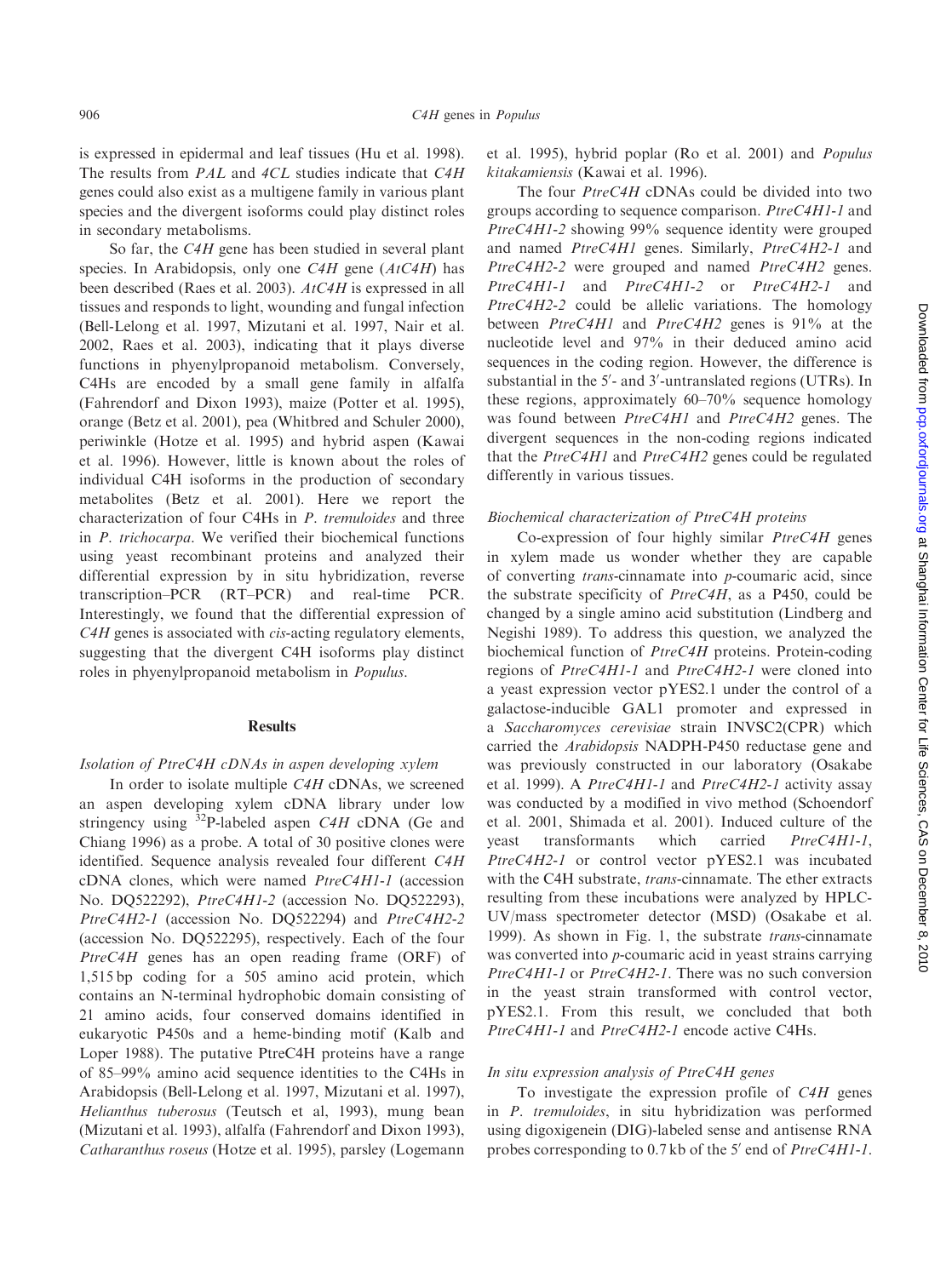

Fig. 1 HPLC-UV/MS determination of the catalytic activities of C4H recombinant proteins. Saccharomyces cerevisiae strain INVSC2(CPR) (Osakabe et al. 1999) harboring PtreC4H1-1, PtreC4H2-1 or control vector (pYES2.1/V5-His-TOPO, Invitrogen) was firstly incubated in galactose-containing medium for induction of CPR and PtreC4H recombinant proteins and then in the medium supplemented with trans-cinnamate for determination of C4H activities. The reaction products were analyzed by HPLC-UV/MS. Trans-cinnamate was apparently converted to  $p$ -coumaric acid in yeast cells carrying PtreC4H1-1 or PtreC4H2-1. No conversion was detected in cells transformed with control vector.

As PtreC4H genes shared a high level of homology, the hybridization signals detected by the *PtreC4H1-1* probe might reflect the collective expression of the four PtreC4H genes. As shown in Fig. 2, PtreC4H transcripts were not detected in young stems (the fourth internode, Fig. 2A) and young leaves (the third and sixth leaves, Fig. 2G, H) of P. tremuloides plants, suggesting that the expressional levels of C4H genes in these tissues are low; however, in the older tissues (Fig. 2B–D, F, I), the transcripts are abundant in developing xylem, phloem and epidermis tissues, suggesting that C4H isoforms have a broad range of physiological functions in plants.

## Quantitative real-time PCR analysis of PtreC4H expression

Because of the high level of sequence homology among PtreC4H cDNAs, it is difficult to distinguish the transcripts of individual PtreC4H genes by in situ hybridization. To solve this problem, gene-specific RT–PCR was conducted using a gene-specific forward primer located in the 5' UTR and a reverse primer located in the coding region. The results showed that the expression of the PtreC4H1 genes was the most abundant in developing xylem, followed by phloem and mature leaf tissues; however, PtreC4H2 genes were expressed strongly in developing xylem, more weakly in phleom, and were undetectable in mature leaf tissues (Fig. 3).

To analyze quantitatively the differential expression of divergent PtreC4H genes further, real-time PCR using gene-specific primers located in the coding region was carried out. As shown in Fig. 4, the fold changes of expression of the PtreC4H2 genes in xylem compared with those in young leaves or phloem were apparently higher than those of *PtreC4H1* genes, although both PtreC4H1 and PtreC4H2 genes were highly expressed in xylem, suggesting that PtreC4H2 genes were more xylem specific.

## Identification and real-time PCR analysis of C4H genes in P. trichocarpa

Although we applied a low stringency screening strategy when isolating PtreC4H cDNAs, it might not be capable of collecting all the C4H genes in P. tremuloides. With the availability of the *P. trichocarpa* genome sequence, which has been predicted at this stage to contain approximately 58,036 gene models ([http://genome.jgi-psf.](http://genome.jgi-psf) org/Poptr1/Poptr1.home.html), we were able to analyze the genomic constitution of C4H genes in a tree species.

In the Populus genome, we identified three C4H homologs as putative *PtriC4H* genes. Their gene models are estExt Genewise1 v1.C LG XIX2612, eugene3.00131281 and fgenesh1 pg.C scaffold 164000060, respectively (Table 1). Sequence comparison of the three PtriC4H gene models revealed that estExt\_Genewise1\_v1. C\_LG\_XIX2612 and eugene3.00131281 showed 92% homology at the nucleotide level and 97% identity at the amino acid level, while fgenesh1\_pg.C\_scaffold\_164000060 had low homology (about 66%) at both the nucleotide and amino acid levels to estExt\_Genewise1\_v1.C\_LG\_XIX2612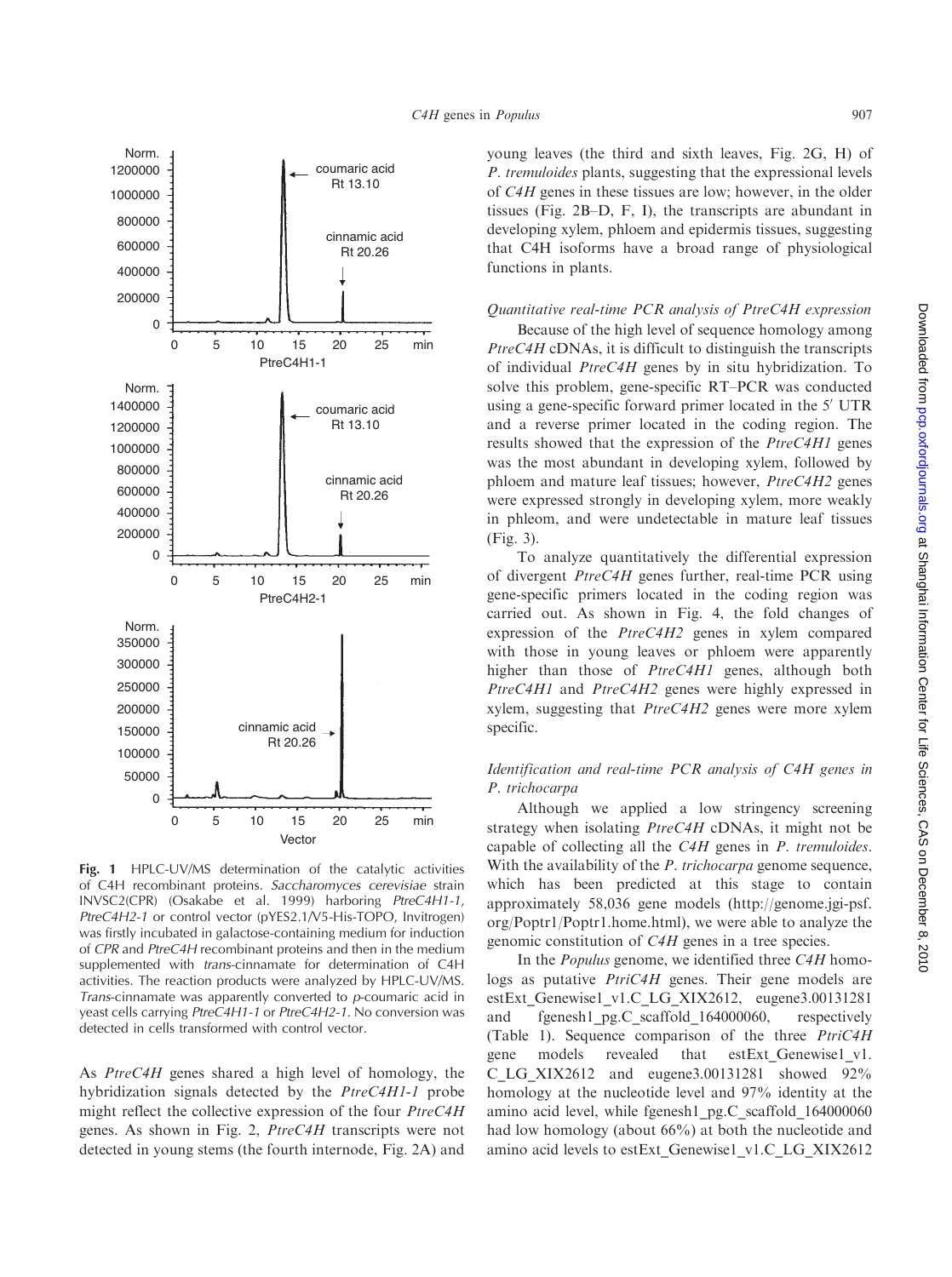

Fig. 2 In situ hybridization of PtreC4H genes. In situ localization was performed using DIG-labeled sense (E) and antisense (A–D and F–I) RNA probes (corresponding to 0.7 kb of the 5' region of PtreC4H1-1). The internodes 4 (A), 8 (B and C), 12 (D and E) and 14 (F), and leaves 3 (G), 6 (H) and 14 (I) of several young *Populus tremuloides* plants grown in a greenhouse were examined. The expression of PtreC4H genes was detected in developing xylem, phloem and epidermis tissues, and in adaxial cells (arrows) of older tissues. PtreC4H genes were also expressed in rapidly dividing cortical cells (B and F, arrows) that would later develop into lenticels. co, cortex; cz, cambial zone; e, epidermis; ph, phloem; pf, phloem fiber; pi, pith; xy, xylem.



Fig. 3 RT–PCR analysis of PtreC4H genes. Total RNA from phloem (lanes 2 and 5), xylem (lanes 3 and 6) or leaf (lanes 4 and 7) tissues was reverse transcribed and amplified using PtreC4H1 (lanes 2–4) or PtreC4H2 (lanes 5–7) gene-specific primers. Molecular marker (M) and molecular weight (arrows) are indicated.

or eugene3.00131281. Comparing the PtriC4H genes with the isolated  $PtreC4H$  cDNAs, we found that estExt Genewise1\_v1.C\_LG\_XIX2612 showed the highest homology (about 98%) with PtreC4H1-1 and PtreC4H1-2, while eugene3.00131281 was more similar to PtreC4H2-1 and PtreC4H2-2 showing about 98% homology. The homology between fgenesh1 pg.C scaffold 164000060 and four  $PtreC4H$  genes was only about 66%. Therefore, estExt\_Genewise1\_v1.C\_LG\_XIX2612, eugene3.00131281 and fgenesh1\_pg.C\_scaffold\_164000060 were designated PtriC4H1, PtriC4H2 and PtriC4H3, respectively (Table 1).

To analyze the PtriC4H gene expression in P. trichocarpa, we extracted total RNAs from eight different tissues, including young leaves, mature leaves, young stems,



Fig. 4 Real-time PCR analysis of PtreC4H genes. Transcripts of PtreC4H genes in young leaves (first–fourth from the top), mature leaves (12th and 13th from the top), young stems (first–fourth from the top), maturing stems (sixth–10th from the top), and developing xylem, phloem and epidermal layers (from the 11th to the 30th internode) of P. tremuloides were quantified by quantitative realtime PCR and normalized to the level of 18S rRNA in the sample. Error bars represent the standard deviations of three PCR replicates of a single reverse transcription reaction. The normalized transcripts in young leaves were set arbitrarily to 1.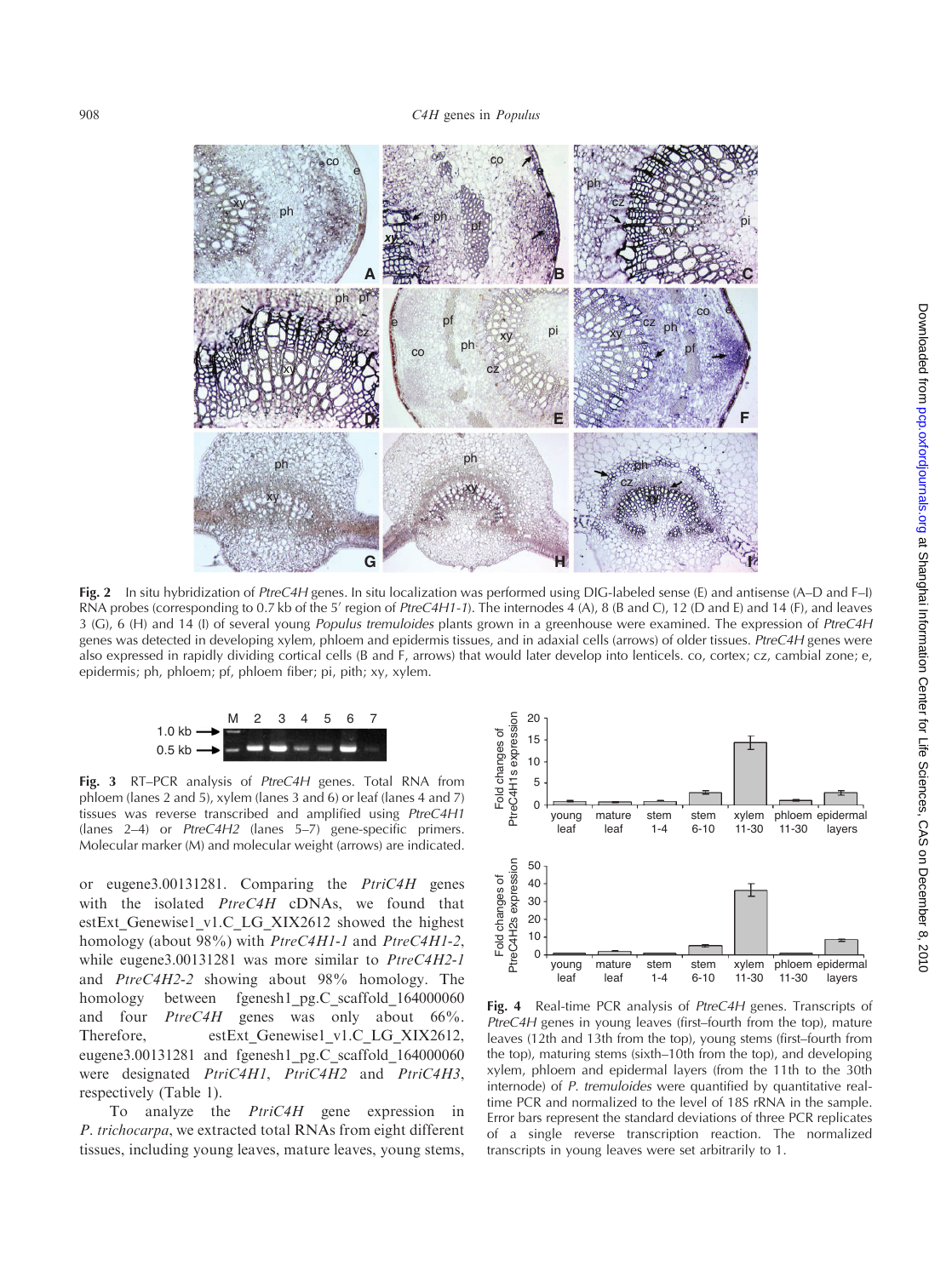| Genes    | Gene models                          | Gene locations             |  |  |
|----------|--------------------------------------|----------------------------|--|--|
| PtriC4H1 | estExt Genewise1 v1.C LG XIX2612     | LG XIX:10989564-10993103   |  |  |
| PtriC4H2 | eugene3.00131281                     | LG XIII:12820991-12825368  |  |  |
| PtriC4H3 | fgenesh $1$ _pg.C_scaffold_164000060 | scaffold 164:432544-434026 |  |  |

Table 1 *C4H* genes in the genome of *P. trichocarpa* 



Fig. 5 Real time PCR analysis of PtriC4H genes. Transcripts of PtriC4H genes in young leaves, mature leaves, young stems, developing xylem from the third to the sixth internode, developing xylem from the eighth to the 15th internode, phloem, young roots (1–3 cm) and callus tissues of P. trichocarpa (Nisqually-1) were quantified by quantitative real-time PCR and normalized to the level of 18S rRNA in the sample. Error bars represent the standard deviations of three PCR replicates of a single reverse transcription reaction. The normalized transcripts in calli were set arbitrarily to 1.

developing xylem from the third to the sixth internode, developing xylem from the eighth to the 15th internode, phloem, young roots  $(1-3 \text{ cm})$  and callus tissues. We then detected transcripts of the individual PtriC4H genes in those total RNAs by quantitative real-time PCR (Li et al. 2005). The expression patterns of  $PtriC4H$  genes were found to be distinct from each other (Fig. 5).  $PtriC4H1$  was strongly expressed in the developing xylem from the third to the sixth internode and the expression was at lower levels in the developing xylem from the eighth to the 15th internode, young stems, young roots, phloem, young leaves and mature leaves. The expression of PtriC4H1 in calli

was undetectable. In contrast, the transcripts of  $PtriC4H2$ in the xylem from the eighth to the 15th internode were significantly more abundant than that in the xylem from the third to the sixth internode, although both PtriC4H1 and PtriC4H2 were expressed strongly in the xylem tissues. However, the expression pattern of PtriC4H3 was very different; it was strongly expressed in the young stems and young roots.

## Analysis of Populus C4H gene promoters

In order to understand the regulatory mechanisms underlying different expression patterns of Populus C4H genes, the promoter sequences from the PtreC4H genes were isolated through genome walking. The promoter sequences of PtreC4H1-1 and PtreC4H1-2 were highly similar to each other. However, the homology between group PtreC4H1 and PtreC4H2 promoters was in the range of 51–55%. The divergent upstream sequences among the two group  $P$ treC4H genes suggested that the mechanisms of gene regulation might be different.

We also analyzed the promoter sequences of the PtriC4H genes in the P. trichocarpa genome database at [http://genome.jgi-psf.org/Poptr1/Poptr1.home.html.](http://genome.jgi-psf.org/Poptr1/Poptr1.home.html) A 1.1 kb sequence upstream of the coding sequence was extracted from each of the PtriC4H genes, named PtriC4H1p, PtriC4H2p and PtriC4H3p, respectively. Comparison of the promoter sequences indicated that PtriC4H3p has 44-45% homology with both PtriC4H1p and  $PtriC4H2p$ ; and  $PtriC4H1p$  has 55% homology with PtriC4H2p. Meanwhile it was found that PtriC4H1p is highly homologous to *PtreC4H1p* (about 83% sequence homology) and *PtriC4H2p* is similar to *PtreC4H2p* (about 60% sequence homology); whereas, the homologies between PtriC4H3p and the promoters of PtreC4Hs are about 46%.

Further sequence analysis indicated that the potential cis-regulatory elements in the promoters were different (Table 2). The box L, one of the three sequence motifs (box P, YTYYMMCMAMCMMC; box A, CCGTCC; and box L, YCYYACCWACC) that have previously been shown to be present in plant PAL and 4CL gene promoters (Logemann et al. 1995), is identified in both PtreC4H1ps and PtriC4H1p but not in either PtreC4H2p, PtriC4H2p or PtriC4H3p. Box P is present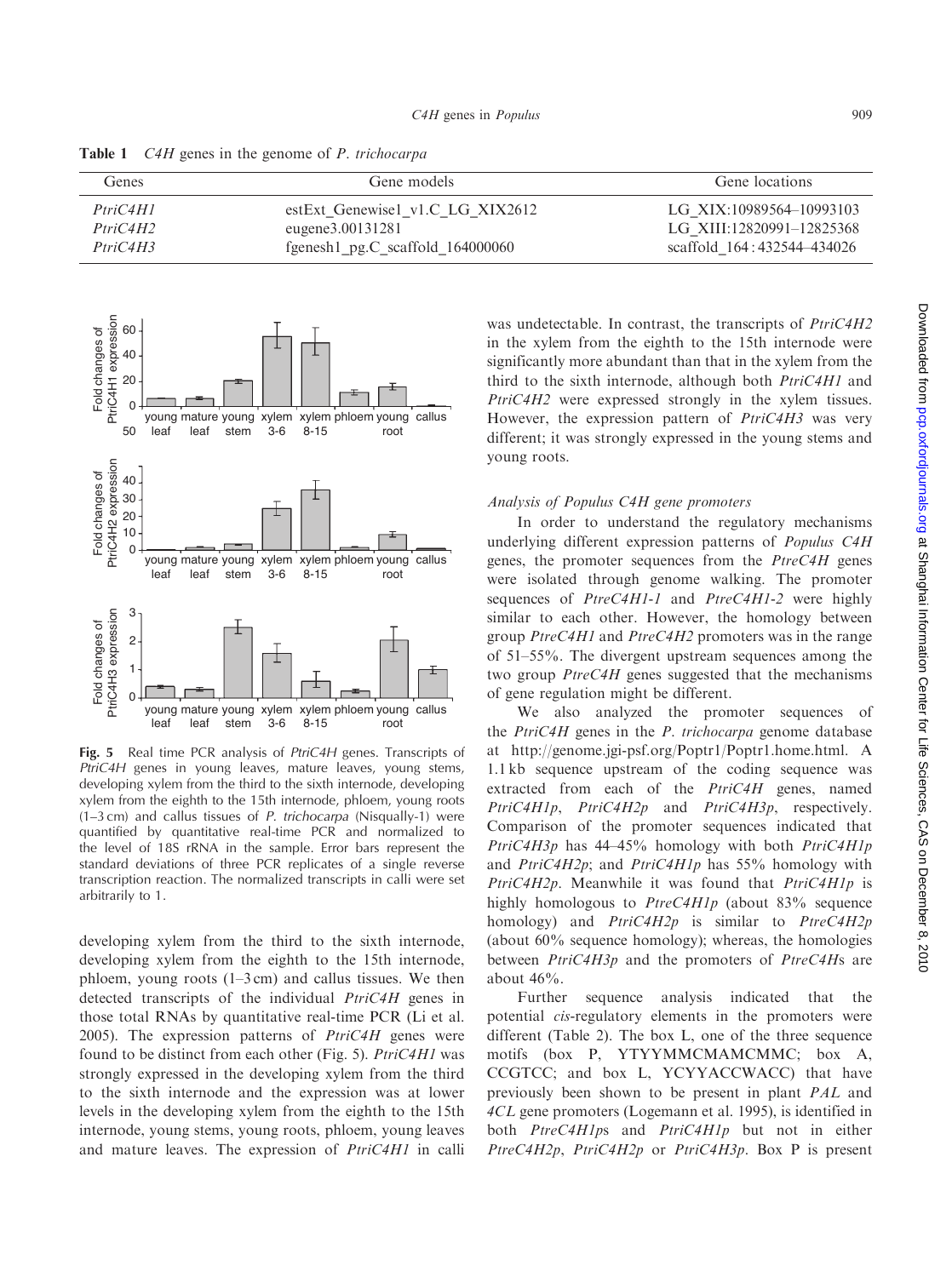| <i>cis</i> -elements     |                          | PtreC4H1p1 PtreC4H1p2 PtreC4H2p PtriC4H1p PtriC4H2p PtriC4H3p |  |  |
|--------------------------|--------------------------|---------------------------------------------------------------|--|--|
| Box P (YTYYMMCMAMCMMC) – |                          |                                                               |  |  |
| Box A (CCGTCC)           |                          |                                                               |  |  |
| Box L (YCYYACCWACC)      |                          |                                                               |  |  |
| AC element (CYCACCWACC)  |                          |                                                               |  |  |
| Box H (CCTACCNNNNNNNCT)  | $\overline{\phantom{a}}$ |                                                               |  |  |

Table 2 Number of *cis*-acting regulatory elements in the promoters of C4H genes

only in *PtriC4H3p* but not in the promoters of the other C4H genes. Moreover, PtriC4H3p contains an H box (CCTACCNNNNNNNCT), which is essential for both light regulation and elicitor induction (Loake et al. 1992).

## Discussion

Although only one C4H gene was described in Arabidopsis (Raes et al. 2003), four C4H homologs in P. tremuloides and three in P. trichocarpa were identified in this study. Using a yeast expression system (Osakabe et al. 1999), we engineered two quaking aspen cDNAs, PtreC4H1-1 and PtreC4H2-1, into S. cerevisiae and found that the recombinant proteins were able to convert trans-cinnamate into p-coumaric acid (Fig. 1), confirming that the isolated PtreC4Hs encode active C4Hs in P. tremuloides. Thus, Populus C4Hs are encoded by a small gene family with at least four genes in *P. tremuloides* and three in P. trichocarpa.

Based on sequence similarity, C4H proteins have been classified into two classes, class I and class II (Nedelkina et al. 1999, Betz et al. 2001, Raes et al. 2003). Except for the C4Hs from Mesembryanthemum crystallinum (AAD11427), Citrus sinensis (CsC4H1) (AF255013), Phaseolus vulgaris (CAA70595), Nicotiana tabacum (AAK62344 and AAK62345) and Zea mays (CYP73A8), which belong to class II, most of the others including CsC4H2 (AF255014) are class I C4Hs (Nedelkina et al. 1999, Betz et al. 2001, Raes et al. 2003). Phylogenetic analysis suggested that the identified PtreC4H genes, PtriC4H1 and PtriC4H2, which show about 90% identity at the amino acid level to  $CsC4H2$ , belong to class I; while  $PtriC4H3$ , having 86% identity at the amino acid level to  $CsC4H1$ , is a member of class II. Although the class I C4H genes are widely identified in plant species, the class II C4H genes so far are found only in a few species, including P. trichocarpa, Zea mays (Potter et al. 1995) and Citrus (Betz et al. 2001).

PAL, 4CL and C4H are three enzymes catalyzing the core reactions of phyenylpropanoid metabolism. Together with the results from *PAL* and 4CL gene studies (Hu et al. 1998, Kao et al. 2002), all the three genes have multiple isoforms in Populus. In P. tremuloides and P. trichocarpa,

the  $PtreC4H$  (Figs. 3, 4) and  $PtriC4H$  genes (Fig. 5) are differentially expressed, indicating that the divergent Populus C4H isoforms play different physiological roles. PtreC4H2 genes were found to be more xylem specific than PtreC4H1 genes in P. tremuloides. Similar to PtreC4H genes, PtriC4H1 and PtriC4H2 display distinct expression patterns. PtriC4H1 is strongly expressed in the developing xylem from the third to the sixth internode and less strongly expressed in the developing xylem from the eighth to the 15th internode; whereas transcripts of PtriC4H2 in the xylem from the eighth to the 15th internode are significantly more abundant than that in the xylem from the third to the sixth internode. Thus, the physiological functions of PtreC4H1 and PtreC4H2 genes in P. tremuloides and PtriC4H1 and PtriC4H2 in P. trichocarpa could be distinct. In addition, PtriC4H3 shows an expression pattern distinct from that of the other two C4H genes; it may play a different role in *Populus* development. The *PtriC4H3* promoter contained a light- and elicitor-responsive cisacting regulatory element, box H (Table 2, Loake et al. 1992), indicating that *PtriC4H3* could be involved in stress responses. However, the involvement of other poplar C4H genes in stresses remains to be clarified. Differential expression of C4H genes has been reported for CsC4H1 and CsC4H2 in C. sinensis (Betz et al. 2001). CsC4H2 that was constitutively expressed in orange flavedo was suggested to play a role as a 'housekeeping' gene in the phenylpropanoid pathway, whereas CsC4H1 is induced only after wounding treatment (Betz et al. 2001). Taken together, these results indicated that the biosynthesis of specific metabolites might require different C4H isoforms, as in the case of PAL and 4CL isoforms in phenylpropanoid metabolism (Hu et al. 1998, Ehlting et al. 1999, Kao et al. 2002, Raes et al. 2003, Hamberger and Hahlbrock 2004).

On the other hand, the abundant transcripts of PtreC4H genes, PtriC4H1 and PtriC4H2 in developing xylem suggested that all of them could be involved in the biosynthesis of lignin, a major phenolic polymer that deposits in cell walls. In angiosperm tree development, guaiacyl (G) lignin is preferentially deposited in the xylem of young stems in its predominant cell type, the tracheary vessels; whereas, during maturation of stem, the content of syringyl (S) lignin increases with the development of fiber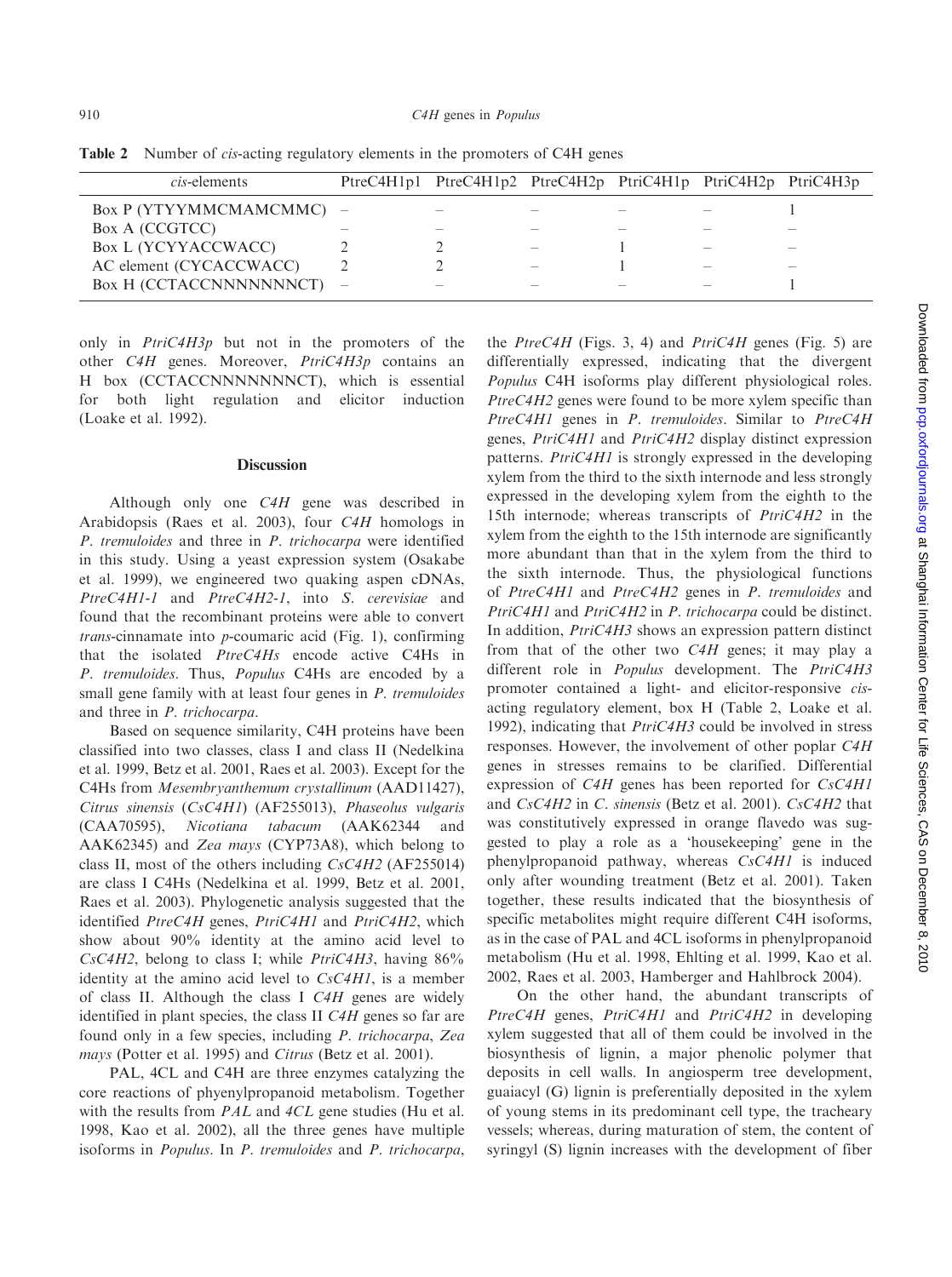and ray cells (Fergus et al. 1970a, Fergus et al. 1970b, Musha and Goring 1975, Saka and Goring 1985). In this study, the accumulation of *PtriC4H1* transcripts was more abundant in tissues (such as the developing xylem from the third to the sixth internode) where G lignin was preferred, and less in tissues (such as the developing xylem from the eighth to the 15th internode) where S lignin was mainly deposited (Fig. 5), showing a close relationship between the expression of *PtriC4H1* and the deposition of G lignin. Furthermore, examining the cis-acting regulatory elements in the promoters of Populus C4H genes, we found that both PtreC4H1ps and PtriC4H1p contained the box L element (Table 2) (Logemann et al. 1995). The box L, originally identified in the promoter of the parsley PAL1 gene by footprint (Lois et al. 1989), was also known to be an AC element (Hatton et al. 1995) and has been found to enhance the xylem-specific expression of monolignol biosynthesis genes (Leyva et al. 1992, Hauffe et al. 1993, Hatton et al. 1995) via interacting with a number of MYB proteins (Tamagnone et al. 1998, Borevitz et al. 2000, Jin et al. 2000, Patzlaff et al. 2003a, Patzlaff et al. 2003b). Examining the promoters of Arabidopsis lignin-related genes, Raes et al. (2003) found that all of the promoters of G rather than S lignin biosynthesis genes had the box L/AC element consensus sequencs, CYCACCWACC. Thus, PtreC4H1 genes and PtriC4H1, showing G lignin-related expression patterns and being regulated by the box L/AC elements, seem to act in the biosynthesis of G lignin. Conversely, the expression level of  $PtriC4H2$  (Fig. 5) was in line with the biosynthesis of S lignin, showing higher levels in tissues (such as the developing xylem from the eighth to the 15th internode) where S lignin was accumulated and lower levels in tissues (such as the developing xylem from the third to the sixth internode) where G lignin was mainly deposited. Furthermore, both PtreC4H2p and PtriC4H2p lack the box L/AC element (Table 2), like other genes associated with the biosynthesis of S lignin (Raes et al. 2003). Therefore, we proposed that  $PtreC4H2s$  and  $PtriC4H2$ could be involved in the biosynthesis of S lignin.

#### Materials and Methods

#### cDNA isolation

To construct a cDNA library, total RNA was extracted from the developing xylem of P. tremuloides by the cetyltrimethylammonium bromide (CTAB) method (Chang et al. 1993) and was used for isolation of mRNA by the Poly (A) Quik mRNA Isolation Kit (Stratagene, La Jolla, CA, USA). cDNA was synthesized and ligated into Uni-ZAP XR vector according to the instruction manual of the ZAP-cDNA Synthesis Kit (Stratagene). Ligated DNA was then packaged by Gigapack III Gold Packaging Extract (Stratagene). The constructed library was amplified and screened with <sup>32</sup>P-labeled aspen *C4H* cDNA (Ge and Chiang 1996) at 48<sup>°</sup>C. Thirty positive plaques were isolated after screening a total of 15,000 p.f.u. Ten of the 30 positive plaques were picked up and the

pBluescript phagemids were excised from the Uni-ZAP XR vector in vivo by using ExAssist helper phage with Escherichia coli host strain SOLR. The rescued clones were analyzed by end sequencing using M13 reverse or forward primer. Four clones with a fulllength ORF and showing different end sequences from each other were designated PtreC4H1-1, PtreC4H1-2, PtreC4H2-1 and PtreC4H2-1, respectively. Another six clones were identical to one of the above four clones. Complete sequencing of the four PtreC4H clones revealed that PtreC4H1-1 and PtreC4H1-2, and PtreC4H2-1 and PtreC4H2-1 showed high homology, indicating that they were allelic genes.

#### Yeast expression vector constructs

To construct the yeast expression vector, forward primer  $H1-ATG$ -GTATAATGGATCTCCTCCTCTTG-3<sup>0</sup> ) and reverse primer H1-TAG (5'-GAAACTAAAAGGACCTTGGCT TTG-3') together with template PtreC4H1-1 cDNA were used for PCR amplification of the PtreC4H1-1 ORF. Forward primer  $H2-ATG$ -GATCATGGATCTCCTCCTCCTGG-3<sup>0</sup> ) and reverse primer H2-TAA (5'-GAAATTAAAAGGACCTTGGCT TTG-3') together with template PtreC4H2-1 cDNA were used for PCR amplification of the PtreC4H2-1 full-length coding sequences. After 5 min heating at  $95^{\circ}$ C, 15 cycles of amplification were performed as follows: 1 min denaturation at 94°C, 1 min annealing at  $58^{\circ}$ C, and 3 min extension at  $72^{\circ}$ C. The reaction was completed by 25 min extension at  $72^{\circ}$ C to ensure that the PCR product contained sufficient 3' A-overhangs. After gel purification, the amplicons were ligated into an autonomously replicating TA expression vector pYES2.1/V5-His-TOPO (Invitrogen, Carlsbad, CA, USA). Two sequence-verified clones pYESC4H1-70 and pYESC4H2-9 contained the identical sequences of PtreC4H1-1 and PtreC4H2-1, respectively, and were used for yeast transformation to express PtreC4H1-1 and PtreC4H2-1 driven by the GAL1 promoter.

#### In vivo analysis of PtreC4H1-1 and PtreC4H2-1 activity in yeast cells

The host S. cerevisiae strain INVSC2(CPR) used for expression of PtreC4H1-1 and PtreC4H2-1 was previously constructed in our laboratory (Osakabe et al. 1999). PtreC4H1-1 and PtreC4H2-1 expression vectors (pYESC4H1-70 and pYESC4H2-9) were introduced into INVSc2(CPR) to create the yeast strains pYESC4H1-70-1 and pYESC4H2-9-2 for co-expression of Arabidopsis thaliana CPR and PtreC4H1-1 or PtreC4H2-1 cDNAs by using the lithium acetate method as described in the instruction manual of the pYES2.1 TOPO TA Cloning Kit (Invitrogen) and selected on YND/HTA agar plates  $(6.7 g<sup>-1</sup>)$ yeast-nitrogen base without amino acids,  $5 \text{ g} 1^{-1}$  ammonium sulfate, 20 g  $1^{-1}$  glucose, 40 mg  $1^{-1}$  L-tryptophan, 20 mg  $1^{-1}$  L-histidine,  $40 \text{ mg } l^{-1}$  adenine hemisulfate salt and  $20 \text{ g } l^{-1}$  agar). Control yeast strain pYES2.1 was also created by transferring the control vector (pYES2.1/V5-His-TOPO) into INVSc2(CPR) cells. To eliminate the uncertainty during microsome preparation, a PtreC4H1-1 and PtreC4H2-1 activity assay was conducted by modifying the in vivo method described previously (Schoendorf et al. 2001, Shimada et al. 2001). The pYESC4H1-70-1, pYESC4H2-9-2 and pYES2.1 clones were grown to stationary phase in 3 ml of YND/HTA medium at 30°C. Cells were harvested by centrifuging at 3,000 r.p.m. for 5 min. After washing twice with sterile distilled water, the pellet was then used as an inoculum for 10 ml of expression culture in galactose-supplemented induction medium  $(20 \text{ g } l^{-1}$  bactopeptone,  $20 \text{ g } l^{-1}$  galactose,  $10 \text{ g } l^{-1}$  yeast extract) and incubated at  $28^{\circ}$ C for 7–8 h. After inducing the co-expression of CPR and PtreC4H genes, the medium was replaced with 5 ml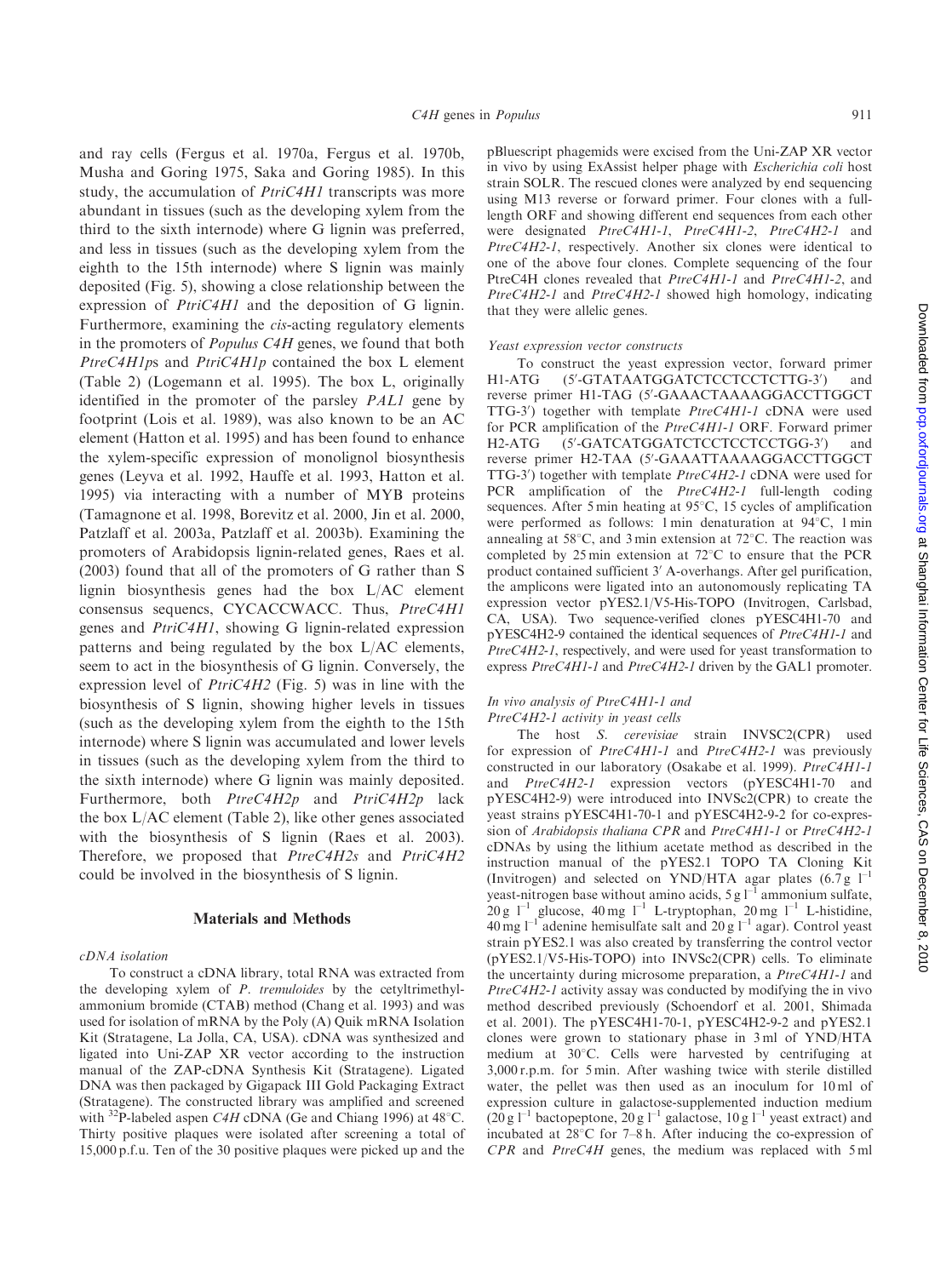of fresh induction medium supplemented with  $100 \mu M$  of the C4H substrate cinnamate and incubated at  $28^{\circ}$ C for 16h. The supernatant was collected after centrifugation at 3,000 r.p.m. for 5 min and extracted with 5 ml of ethyl acetate. The solvent phase was washed with 5 ml of sterile distilled water and then dried by a vacuum. The ethyl acetate-extracted and dried reaction mixtures were analyzed by HPLC-UV/MSD as described (Osakabe et al. 1999).

#### In situ mRNA localization

In situ hybridization was performed by following the procedure previously described (Harding et al. 2002). To generate the probe, PtreC4H1-1 cDNA in pBluescript SK– (Stratagene) obtained by screening the cDNA library was digested by HindIII and XhoI. Following blunting of the ends by T4 DNA polymerase and gel recovery, the 3.6 kb DNA fragment was selfligated by T4 DNA ligase. The resulting plasmid contained 0.7 kb of the 5' region of  $PriceCH1-1$ . This region was then amplified by using T3 as a forward primer and T7 as a reverse primer. The PCR product was used as an in vitro transcription template. DIGlabeled sense and antisense RNA probes of PtreC4H1-1 were prepared by using a DIG RNA labeling Kit from Roche Applied Science (Indianapolis, IN, USA). The internodes 4, 8, 12 and 14, and leaves 3, 6 and 14 of several young P. tremuloides plants grown in a greenhouse were used for in situ hybridization. Sections were photographed using a microscope and digital imaging system (both Nikon).

#### RT–PCR

Phloem, developing xylem and mature leaf tissues were collected from 1-year-old, greenhouse-grown quaking aspen. Tissues were immediately frozen and stored in liquid nitrogen until used for RNA isolation. Total RNA was isolated by the CTAB method (Chang et al. 1993). cDNA was synthesized by a GeneAmp Gold RNA PCR Core Kit (ABI, Foster City, CA, USA) using  $2 \mu$ g of total RNA as a template in a  $25 \mu$ l volume. To amplify a 0.5 kb product, PCR was performed by using the gene-specific primer C4H1F (5'-CTAGAAATCTCTTTCAGTAC TCC-3', for PtreC4H1 genes) or C4H2F (5'-TACCTAAAAA GTCCCCACCTCT-3', for PtreC4H2 genes) as a forward primer and C4HR (5'-TTAACATCCTC GACAACTTGAG-3') as a reverse primer, and  $1 \mu$ L of cDNA as a template. The temperature profile included annealing at  $54^{\circ}$ C for 60 s and elongation at  $72^{\circ}$ C for 90 s. Reactions were stopped after 30 cycles.

#### Real-time PCR

Total RNA was isolated from young leaves (first–fourth from the top), mature leaves (12th and 13th from the top), young stems (first–fourth from the top), maturing stems (sixth–10th from the top), developing xylem (from the 11th to the 30th internode), phloem (from the 11th to the 30th internode) and epidermal layers (from the 11th to the 30th internode) of P. tremuloides and from young leaves, mature leaves, young stems, developing xylem from the third to the sixth internode, developing xylem from the eighth to the 15th internode, phloem, young roots  $(1-3 \text{ cm})$  and callus tissues of P. trichocarpa (Nisqually-1) by the CTAB method (Chang et al. 1993). Reverse transcription was performed using Taqman Reverse Transcription Reagents (ABI, Foster City, CA, USA). Total RNA (200 ng) was reverse transcribed in a 10 µl reaction mixture containing  $1 \times$  Taqman RT buffer, 55 mM MgCl<sub>2</sub>,  $500 \mu$ M of each dNTP,  $2.5 \mu$ M of random hexamers, 4 U of RNase inhibitor and 31.25 U of reverse transcriptase by incubating at 25°C for 10 min, 37°C for 60 min and 95°C for 5 min. The resulting cDNA was diluted to  $1,000 \,\mu$ l with sterile water. Quantitative realtime PCR was carried out in triplicate reactions using an ABI PRISM 7900HT Sequence Detection System (ABI). Three pairs of gene-specific primers (5'-GGCTTGAAATGTGCAATTGATCAT ATTT-3' and 5'-CCAAGCACGGTATCGAGCTCATCA-3' for the PtreC4H1 genes and PtriC4H1; 5'-GTTGAAGTGCGCAATA GACCATATCC-3' and 5'-CCAAGCAAGGTATCGAGCTCAT GG-3' for the PtreC4H2 genes and PtriC4H2; and 5'-GGTAAGC TGTGCCATGGATCACATAA-3' and 5'-CCTTTAGGACGGC TCTGATTTCATCT-3' for PtriC4H3) were used to amplify individual C4H transcripts in P. tremuloides or P. trichocarpa tissues. As an endogenous control that was used to normalize template amounts, P. tremuloides (AF206999) or P. trichocarpa (AY652861) 18S rRNA fragments were amplified using a forward primer (5'-CGAAGACGATCAGATACCGTCCTA-3') and a reverse primer (5'-TTTCTCATAAGGTGCTGGCGGAGT-3'). PCRs were carried out in a  $25 \mu l$  volume containing  $5.5 \mu l$  of diluted cDNA,  $200 \text{ nM}$  of each primer and  $1 \times \text{SYBR}$  Green PCR Master Mix (ABI) using the following conditions:  $50^{\circ}$ C for 2 min, 95°C for 10 min, 60 cycles of 95°C for 15 s and 60°C for 1 min. A fter amplification, a thermal denaturing cycle at  $95^{\circ}$ C for 15 s,  $60^{\circ}$ C for  $15s$  and  $95^\circ$ C for  $15s$  for determining the dissociation curves was applied. The dissociation curves were used for verifying the specificity of PCR amplification. The results from gene-specific amplification were analyzed using a comparative Ct method which uses an arithmetic formula,  $2^{-\Delta \Delta Ct}$ , to achieve results for relative quantification as suggested by the manufacturer. Ct represents the threshold cycle.

#### Genome walking

The upstream *PtreC4H* genes were amplified by using a Universal Genome WalkerTM Kit (Clontech, Mountain View, CA, USA). Eight enzymes, namely PuvII, HpaI, PmeI, RsaI, DraI, EcoRV, SspI and StuI, were used to prepare aspen genomic DNA libraries according to the ClonTech protocol. Two PtreC4H1 genespecific primers, H1W1 (5'-GGAATATGATCTTCTTTATCC A AAGG-3') and H1W2 (5'-GTACTGAAAGAGATTTCTAGGG AGAAG-3'), and two PtreC4H2 gene-specific primers, H2W1 (5'-CAGGAGGAGGAGATCCATGATC-3') and H2W2 (5'-GA GGTGGGGACTTTTTAGGTAAGAAG-3'), were designed according to the sequence of the  $5'$  end of  $PtreC4H1$  and  $PtreC$ 4H2 cDNAs and used for genome walking of PtreC4H promoters. Three overlapping fragments were obtained from DraI, PuvII and HpaI libraries using PtreC4H1 gene-specific primers. The longest one was designated PtreC4H1p1 (accession No. DQ522296). Two PCR walking fragments were obtained from StuI and RsaI libraries by using PtreC4H2 gene-specific primers. The longer one is about 1.1 kb.

In order to eliminate the mutation due to the two rounds of amplification, forward primer H1-5' (5'-GAAGCTTATCATTTT GGATTCTTGAATGTG-3') and reverse primer H1-3' (5'-CGGA TCCTTTCTAGGGAGAAGAGGGAG-3') for PtreC4H1p and forward primer H2-5' (5'-ACAATAATGCTAACAAAAGAAAA TAATC-3') and reverse primer H2-3' (5'-CGGATCCGATCTTG GAACTGGTTTCTTTGT-3') for PtreC4H2p were designed according to the sequences obtained by genome walking and used to amplify the promoter fragment from the aspen genome directly by PCR. Four PCR clones of PtreC4H1 gene promoters were picked up and completely sequenced. Sequencing analysis revealed that the four PCR clones (designated PtreC4H1p2, accession No. DQ522297) were identical and showed 90% homology to PtreC4H1p1, indicating that one of them is the promoter of PtreC4H1-1 and another is the promoter of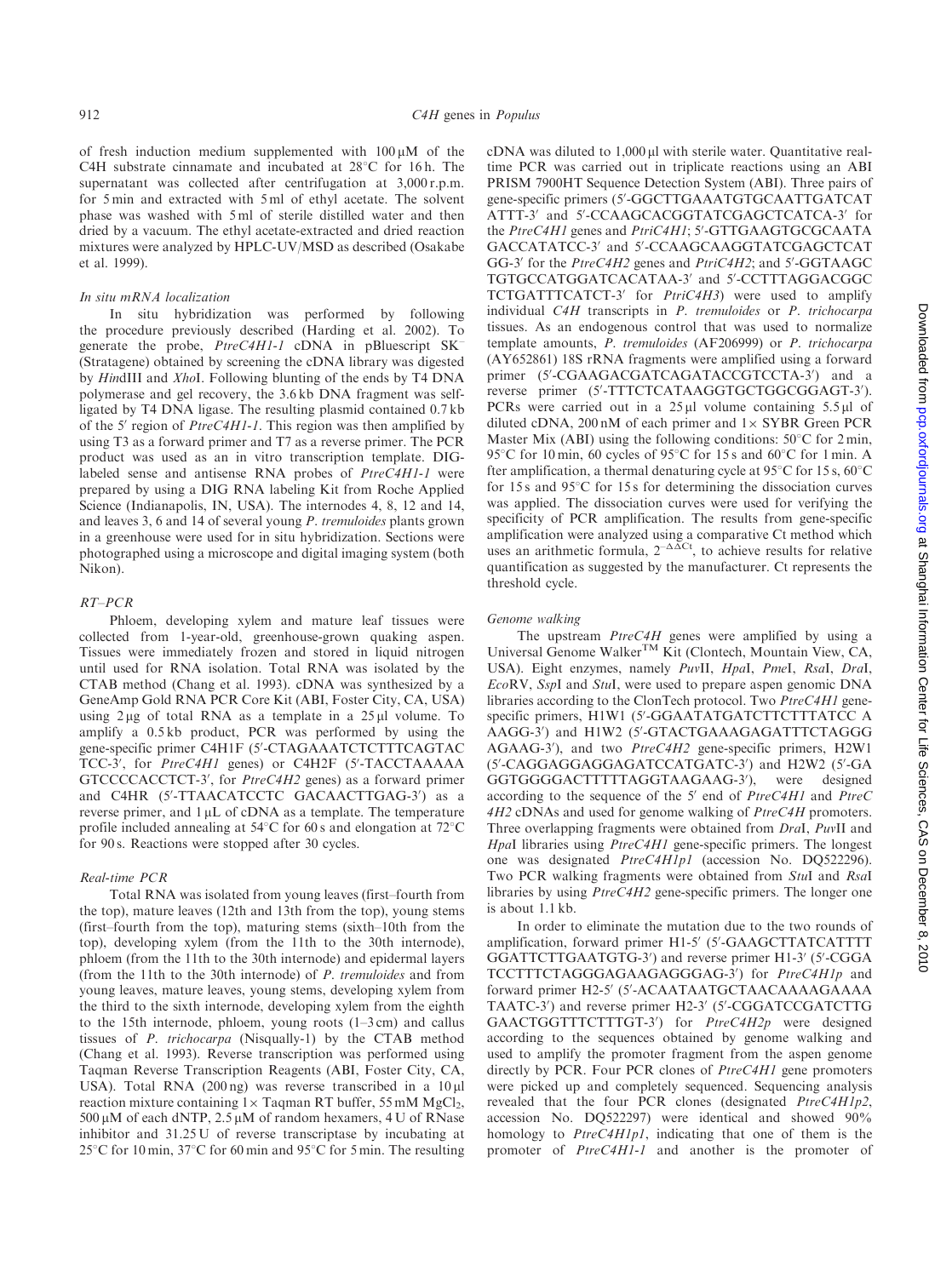PtreC4H1-2. Meanwhile, three PCR clones of the PtreC4H2 promoter were picked up and completely sequenced. Sequencing analysis revealed that the two PCR clones (designated PtreC4H2p, accession No. DQ522298) were identical and showed a two nucleotide difference from the sequence cloned by genome walking.

## Acknowledgments

The project was supported by the US Department of Energy, Office of Basic Energy Sciences, grant number DE-FG02-03- ER15442 to V.L.C.

#### References

- Bell-Lelong, D.A., Cusamano, J.C., Meyer, K. and Chapple, C. (1997) Cinnamate-4-hydroxylase expression in Arabidopsis. Regulation in response to development and the environment. Plant Physiol. 113: 729–738.
- Betz, C., McCollum, T.G. and Mayer, R.T. (2001) Differential expression of two cinnamate 4-hydroxylases in 'Valencia' orange (Citrus sinensis Osbeck). Plant Mol. Biol. 46: 741–748.
- Borevitz, J.O., Xia, Y.J., Blount, J., Dixon, R.A. and Lamb, C. (2000) Activation tagging identifies a conserved MYB regulator of phenylpropanoid biosynthesis. Plant Cell 12: 2383–2393.
- Chang, S., Puryear, J. and Cairney, J. (1993) A simple and efficient method for isolating RNA from pine trees. Plant Mol. Biol. Rep. 11: 113–116.
- Ehlting, J., Büttner, D., Wang, Q., Douglas, C.J., Somssich, I.E. and Kombrink, E. (1999) Three 4-coumarate:coenzyme A ligases in Arabidopsis thaliana represent two evolutionarily divergent classes in angiosperms. Plant J. 19: 9–20.
- Fahrendorf, T. and Dixon, R.A. (1993) Stress responses in alfalfa (Medicago sativa L.). XVIII. Molecular cloning of the elicitorinducible cinnamic acid 4-hydroxylase cytochrome P450. Arch. Biochem. Biophys. 305: 509–515.
- Fergus, B.J. and Goring, D.A.I. (1970a) The location of guaiacyl and syringyl lignins in birch xylem tissue. Holzforschung 24: 113–117.
- Fergus, B.J. and Goring, D.A.I. (1970b) The distribution of lignin in birch wood as determined by ultraviolet microscopy. Holzforschung 24: 118–124.
- Ge, L. and Chiang, V.L. (1996) A full length cDNA encoding trans-cinnamate 4-hydroxylase from developing xylem of Populus tremuloides (accession no. U47293) (PGR96-075). Plant Physiol. 112: 861.
- Hahlbrock, K. and Scheel, D. (1989) Physiology and molecular biology of phenylpropanoid metabolism. Annu. Rev. Plant Physiol. Plant Mol. Biol. 40: 347–369.
- Hamberger, B. and Hahlbrock, K. (2004) The 4-coumarate:CoA ligase gene family in Arabidopsis thaliana comprises one rare, sinapate-activating and three commonly occurring isoenzymes. Proc. Natl Acad. Sci. USA 101: 2209–2214.
- Harding, S.A., Leshkevich, J., Chiang, V.L. and Tsai, C.J. (2002) Differential substrate inhibition couples kinetically distinct 4-coumarate:coenzyme A ligases with spatially distinct metabolic roles in quaking aspen. Plant Physiol. 128: 428–438.
- Hatton, D., Sablowski, R., Yung, M.H., Smith, C., Schuch, W. and Bevan, M. (1995) Two classes of cis sequences contribute to tissue-specific expression of a PAL2 promoter in transgenic tobacco. Plant J. 7: 859–876.
- Hauffe, K.D., Lee, S.P., Subramaniam, R. and Douglas, C.J. (1993) Combinatorial interactions between positive and negative

cis-acting elements control spatial patterns of 4CL1 expression in transgenic tobacco. Plant J. 4: 235–253.

- Hotze, M., Schroder, G. and Schroder, J. (1995) Cinnamate 4-hydroxylase from Catharanthus roseus, and a strategy for the functional expression of plant cytochrome P450 proteins as translational fusions with P450 reductase in Escherichia coli. FEBS Lett. 374: 345–350.
- Hu, W.-J., Kawaoka, A., Tsai, C.-J., Lung, J., Osakabe, K., Ebinuma, H. and Chiang, V.L. (1998) Compartmentalized expression of two structurally and functionally distinct 4-coumarate:CoA ligase genes in aspen (Populus tremuloides). Proc. Natl Acad. Sci. USA 95: 5407–5412.
- Jin, H.L., Cominelli, E., Bailey, P., Parr, A., Mehrtens, F., Jones, J., Tonelli, C., Weisshaar, B. and Martin, C. (2000) Transcriptional repression by AtMYB4 controls production of UV-protecting sunscreens in Arabidopsis. EMBO J. 19: 6150–6161.
- Kalb, V.F. and Loper, J.C. (1988) Proteins from eight eukaryotic cytochrome P-450 families share a segmented region of sequence similarity. Proc. Natl Acad. Sci. USA 85: 7221-7225.
- Kao, Y.Y., Harding, S.A. and Tsai, C.J. (2002) Differential expression of two distinct phenylalanine ammonia-lyase genes in condensed tannin-accumulating and lignifying cells of quaking aspen. Plant Physiol. 130: 796–807.
- Kawai, S., Mori, A., Shiokawa, T., Kajita, S., Katayama, Y. and Morohoshi, N. (1996) Isolation and analysis of cinnamic acid 4-hyroxylase homologous genes from a hybrid aspen, Populus kitakamiensis. Biosci. Biotechnol. Biochem. 60: 1586–1597.
- Kumar, A. and Ellis, B.E. (2001) The phenylalanine ammonialyase gene family in raspberry. Structure, expression, and evolution. Plant Physiol. 127: 230–239.
- Lee, D. and Douglas, C.J. (1996) Two divergent members of a tobacco 4-coumarate:coenzyme A ligase (4CL) gene family. Plant Physiol 112: 193–205.
- Leyva, A., Liang, X., Pintor-Toro, J.A., Dixon, R.A. and Lamb, C.J. (1992) cis-Element combinations determine phenylalanine ammonia-lyase gene tissue-specific expression patterns. Plant Cell 4: 263–271.
- Li, L., Cheng, X., Lu, S., Nakatsubo, T., Umezawa, T. and Chiang, V.L. (2005) Clarification of cinnamoyl co-enzyme A reductase catalysis in monolignol biosynthesis of aspen. Plant Cell Physiol. 46: 1073–1082.
- Li, L., Lu, S. and Chiang, V. (2006) A genomic and molecular view of wood formation. Crit. Rev. Plant Sci. 25: 215–233.
- Lindberg, R.L. and Negishi, M. (1989) Alteration of mouse cytochrome P450coh substrate specificity by mutation of a single amino-acid residue. Nature 339: 632–634.
- Loake, G.J., Faktor, O., Lamb, C.J. and Dixon, R.A. (1992) Combination of H-box [CCTACC(N)7CT] and G-box (CACGTG) cis elements is necessary for feed-forward stimulation of a chalcone synthase promoter by the phenypropanoidpathway intermediate p-coumaric acid. Proc. Natl Acad. Sci. USA 89: 9230–9234.
- Logemann, E., Parniske, M. and Hahlbrock, K. (1995) Modes of expression and common structural features of the complete phenylalanine ammonia-lyase gene family in parsley. Proc. Natl Acad. Sci. USA 92: 5905–5909.
- Lois, R., Dietrich, A., Hahlbrock, K. and Schulz, W. (1989) A phenylalanine ammonia-lyase gene from parsley: structure, regulation and identification of elicitor and light responsive cis-acting elements. EMBO J. 8: 1641–1648.
- Mizutani, M., Ward, E., DiMaio, J., Ohta, D., Ryals, J. and Sato, R. (1993) Molecular cloning and sequencing of a cDNA